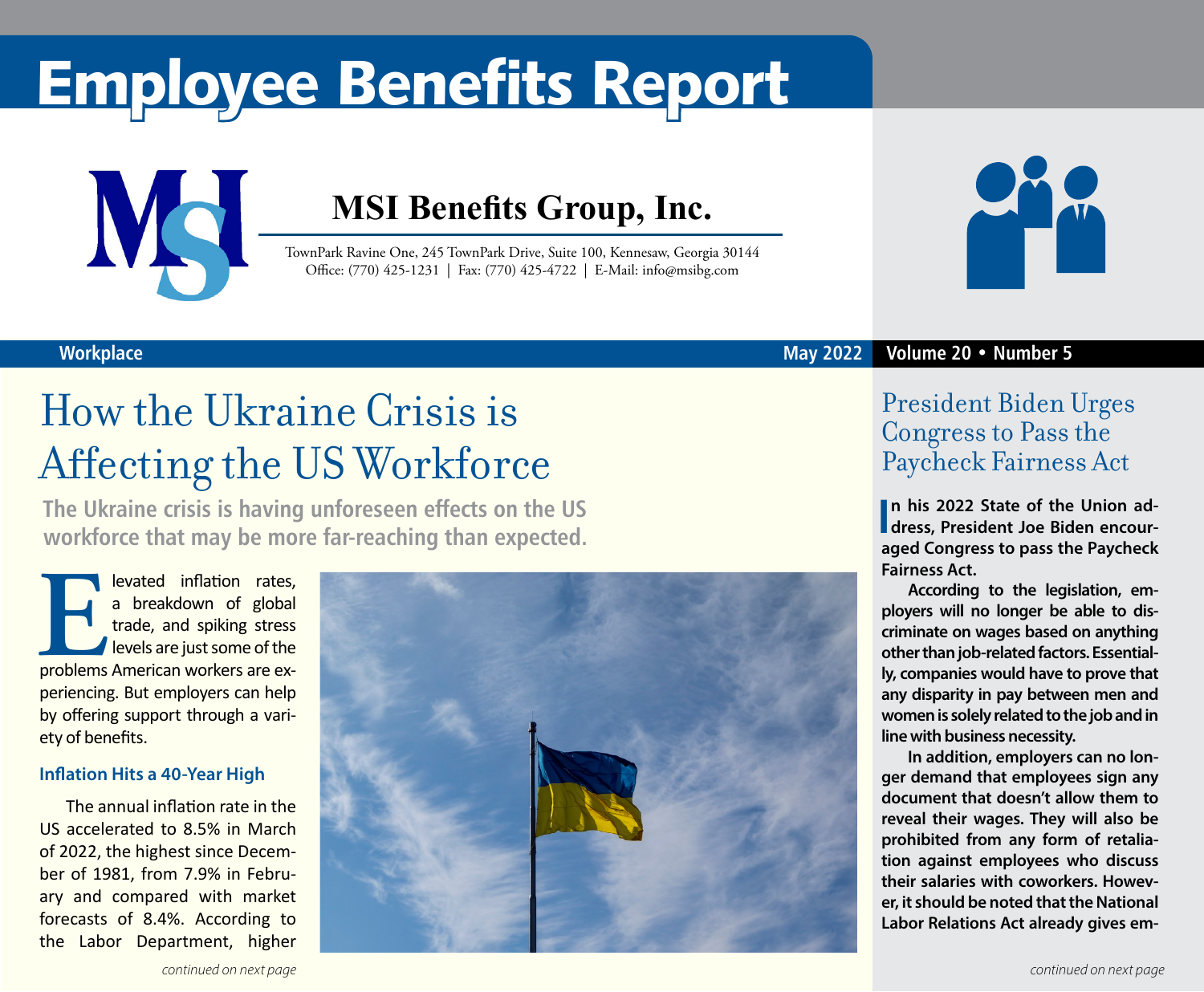prices for energy, food, and services contributed to the rising inflation.

 In part, March's inflation rate was caused by the Covid-19 pandemic and its negative impact on supply chains. Another contributing factor was the significant talent shortage that led to increased wages and more jobs and workers, making it difficult for businesses to meet demand.

But Russia's invasion of Ukraine has caused further economic disruptions, with the worst yet to come. Russia is among the world's top suppliers of oil and natural gas and rare earth minerals required for a wide range of products, so markets will be affected when they are no longer trading.

According to Federal Reserve Chairman Jerome Powell, Russia's role in various global commodity markets means "we're going to see upward pressure on inflation at least for a while."

#### **Rising Prices May Not Be as Temporary as Advertised**

According to White House Press Secretary Jen Psaki, the energy crisis is temporary, and markets will eventually stabilize, leading to inflation slowing. However, many are concerned that prices will continue to rise due to what some perceive as the breakdown of globalized trading systems.

Jennifer Hillman, a trade lawyer who teaches international law at Georgetown University, says, "The trading system as we've known it, with the World Trade Organization at its core and with a basic set of rules that everyone traded under, is coming apart. […] I think we're going to see increasingly blocs, where there are coalitions of the like-minded."

Some may consider it a good thing if companies shift more production back to the US. However, one of the biggest benefits of free trade is that it makes consumer goods more affordable.

The US already has a labor market where demand far outstrips supply, and that will only be exacerbated if companies are forced to move their operations back to the US. This will put further pressure on prices and lead to even higher inflation rates, which will affect the US consumer.

#### **US Workers Experience Record Levels of Stress**

An American Psychological Association (APA) poll discovered that the Ukraine crisis has led to Americans experiencing higher stress levels than ever before.

Lynn Bufka, a clinical psychologist and APA member, explained the findings. "We found twothirds or more are concerned about the economy, money and work. And then 80% or more of our respondents reported that they are very concerned about what's happening in Ukraine."

She explained that the last time so many people cited the same event as the cause of their stress was in 2008, during the recession.

#### **How Employers Can Help**

Constantly rising prices and concerns about the impact of the Ukraine crisis are ratcheting up stress levels in the US workforce. Employers need to consider how they can help reduce the impact on their employees.

While raising wages would be the most straightforward solution, some smaller and midsize organizations might not be able to do this. One alternative would be to provide em**ployees the right to discuss their wages.**

**The Paycheck Fairness Act also enables plaintiffs to take part more easily in class-action lawsuits challenging systemic pay discrimination. If passed, the Equal Employment Opportunity Commission will need to develop regulations on gathering vital data from employers to allow the enforcement of pay discrimination legislation.**

**The House of Representatives passed the Paycheck Fairness Act on April 15, 2021. However, it was blocked by the Senate on June 11, 2021.** 

**Although there has been bi-partisan support for the bill since it was first introduced in 2009, some Republicans, such as House Education and Labor Committee Republican Leader Rep. Virginia Foxx (R-N.C.) oppose it. "Instead of treating pay discrimination allegations with the seriousness they deserve, the so-called Paycheck Fairness Act is designed to make it easier for trial lawyers to bring more suits of questionable validity for the purpose of siphoning off unlimited paydays from settlements and jury awards, lining their own pockets and dragging women through tedious, never-ending legal proceedings," she said.**

ployees with a wider range of benefits.

Shelley Holt, Payscale's Chief People Officer, explained, "Employees are looking for more than just pay. Pay is a critical factor, but they want workforce flexibility, they want to live better lives, and that is also increasing what [employers] are thinking about for benefits and total rewards."

According to Payscale, more companies are offering remote work options, mental health and wellness programs, childcare subsidies, and four-day workweeks. All these can mitigate the effects of the Ukraine crisis to a certain degree, helping US workers better navigate a world of rising prices and uncertainty surrounding the Russian invasion of Ukraine.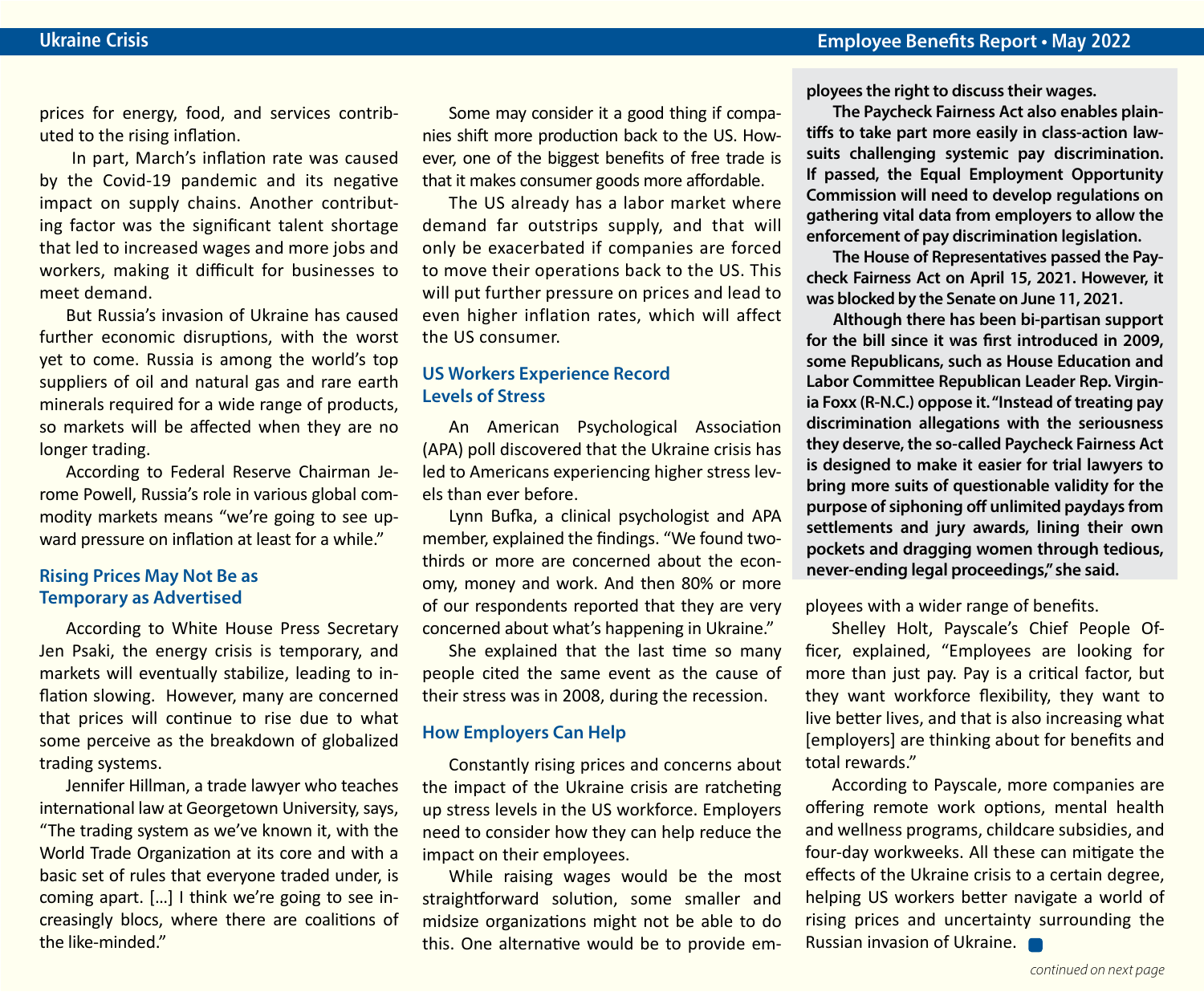### Should Preventative Care Be an Essential Benefits Component?

**Healthcare is more important than ever to US employees.**

**Research by One Medical, a primary<br>
care organization, and Workplace<br>
Intelligence, an HR and adviso-<br>
erv firm reveals that 65% of workers would** care organization, and Workplace Intelligence, an HR and advisoery firm, reveals that 65% of workers would give up a wide range of perks, including paid vacation, flexible hours, and bonuses for better health benefits.

A critical component of any comprehensive healthcare program is preventive care, which aims to prevent disease by improving people's overall health and wellness. The COVID-19 pandemic had the most harmful effects on people with pre-existing health conditions. An effective preventive care program could help reduce future risks by increasing the population's overall health.

And employers would benefit too. Some of the key benefits to employers include:

#### **Reducing Costs andImproving Productivity**

Preventive care can save employers money in the long run. For example, screenings, vaccinations, and health counseling can help employees stay healthy and reduce the risk of developing severe health problems

It can also lead to a decline in absenteeism and presenteeism. According to the Centers for Disease Control and Prevention (CDC), absenteeism alone costs organizations as much as \$225.8 billion per year (or \$1,685 per employ-



ee) in lost productivity.

This figure doesn't consider the losses resulting from employees working when they are sick or under the effects of chronic diseases and other factors, such as stress, depression, and fatigue.

When employers provide preventive care, employee engagement also rises. When workers feel that their employer cares about their health, they are more likely to be engaged in their work.

Research shows that companies with highly engaged employees are 22% more profitable than their counterparts. Additionally, according to Gallup, high employee engagement also reduces absenteeism by 41%.

#### **Improving Attraction and Retention of Talent**

With the existing talent shortage, it is becoming increasingly difficult for employers to find and retain top talent. A study by Zenefits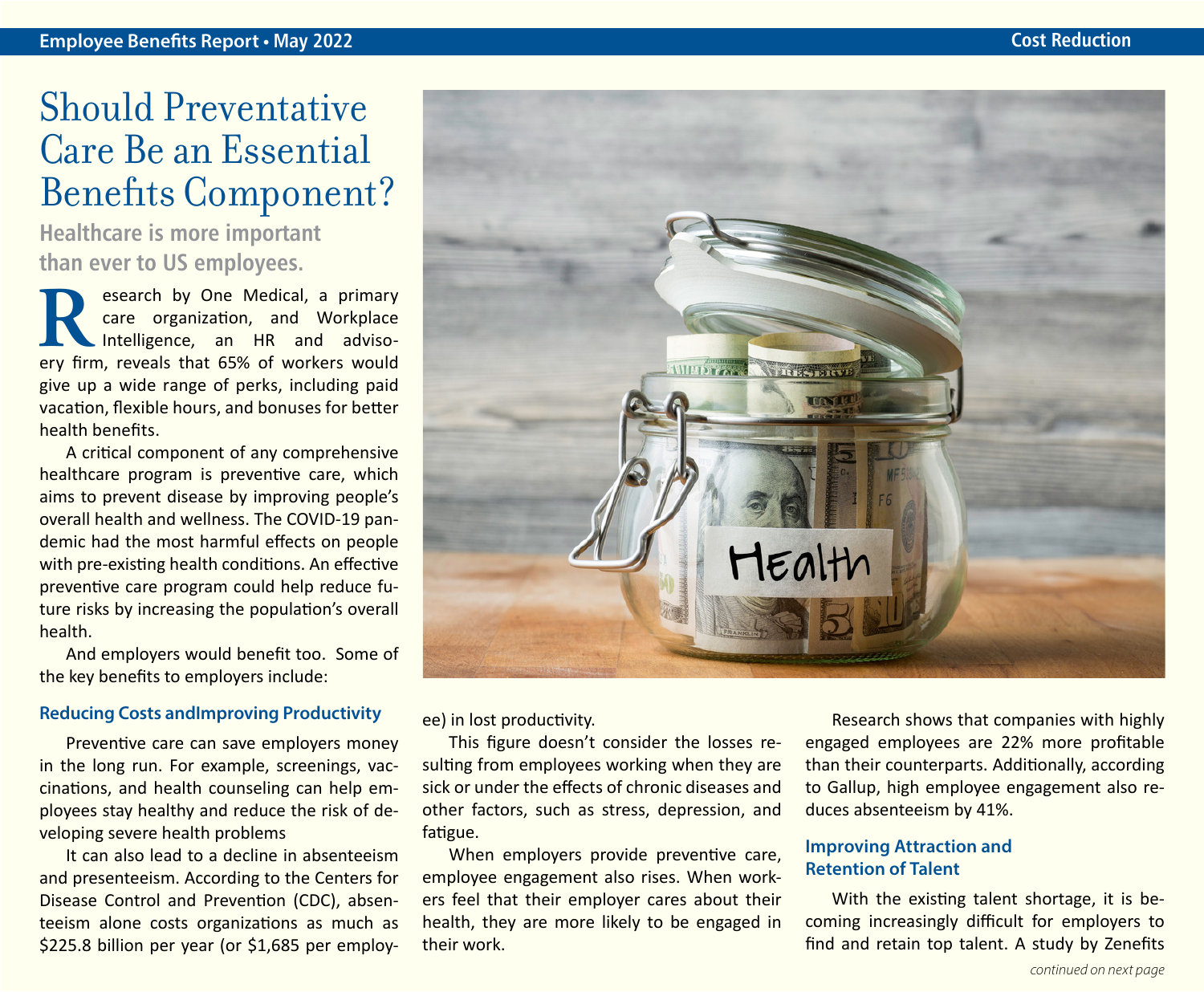of 600 US companies revealed that 63.3% of businesses find it more challenging to keep employees than to hire them. Overall, it costs US employers \$2.9 million per day to look for replacement workers.

Offering a competitive benefits package that includes preventive care can help reduce these costs by improving employee retention rates. According to a survey from America's Health Insurance Plan (AHIP), 56% of employees considered health coverage a key factor when deciding if they would remain with their current employer.

#### **Preventive Care Only Works If Employees Use It**

Preventive care is only effective if employees are aware of what services they have access to. They also need to understand what is necessary and when.

According to a survey of more than 1600 employees conducted by the Agency for Healthcare Research and Quality in Rockville, Maryland, only 8% of participants accessed preventive services.

One way to encourage employees to use these services is to offer them incentives, such as discounts on health insurance premiums. Other potential incentives include flexible work arrangements, telecommuting, and paid time off for wellness-related activities.

Another way to encourage employees to take advantage of preventive care programs is by providing educational materials. Unfortunately, many employees aren't aware of the benefits of preventive care and how it can help them avoid serious health problems in the future. They also don't know what services they have access to or how to use them.

Employers can also help by making access to preventive care easier. For example, on-site clinics or partnering with local health providers can make it more convenient for employees to get the care they need when they need it.

#### **Preventive Care Is a Smart Investment with Big Dividends in the Long Run**

Offering preventive care is a win-win for both employers and employees. Employees are more productive and engaged. They're also less likely to miss work due to illness.

In addition, employers who offer this perk are seen as being more caring and concerned about the wellbeing of their employees, which can help improve employee morale and make the organization more attractive to job seekers.

Although it is essential to encourage employees to use the services available, employers can help by making it easier for employees to access preventive care.

In conclusion, incorporating preventive care into the employee benefits package is a wise investment for employers that can pay off in the form of a healthier, more engaged, and productive workforce.

### DOL Announces Increase in FMLA Audits – Employers Should Be Ready

**The US Department of Labor (DOL) announced in February that it would be ramping up audits on employers.** 

**The main targets seem to be the logistics and warehouse industries, though no one is safe.<br>While the DOL made it clear that one of its** logistics and warehouse industries, though no one is safe.

 While the DOL made it clear that one of its priorities is to verify compliance with the Family and Medical Leave Act, this increase in audit frequency will also apply to wage and hour audits.

In parallel, the DOL also announced that it would be expanding its Wage and Hour Division with 100 new investigators. This lends further credence to the idea that the DOL will be moving forward with its intentions, and audits will become more frequent.

#### **How to Prepare for an FMLA Audit**

To avoid any potential issues with the FMLA audit, you should regularly conduct self-audits. As part of the process, be sure to:

#### **Check Your FMLA Policy**

One of the targets of the audit will be your FMLA policy. Be sure it's up to date. For example, your employee handbook (if you have one) should include the FMLA policy.

Furthermore, the policy should cover aspects such as: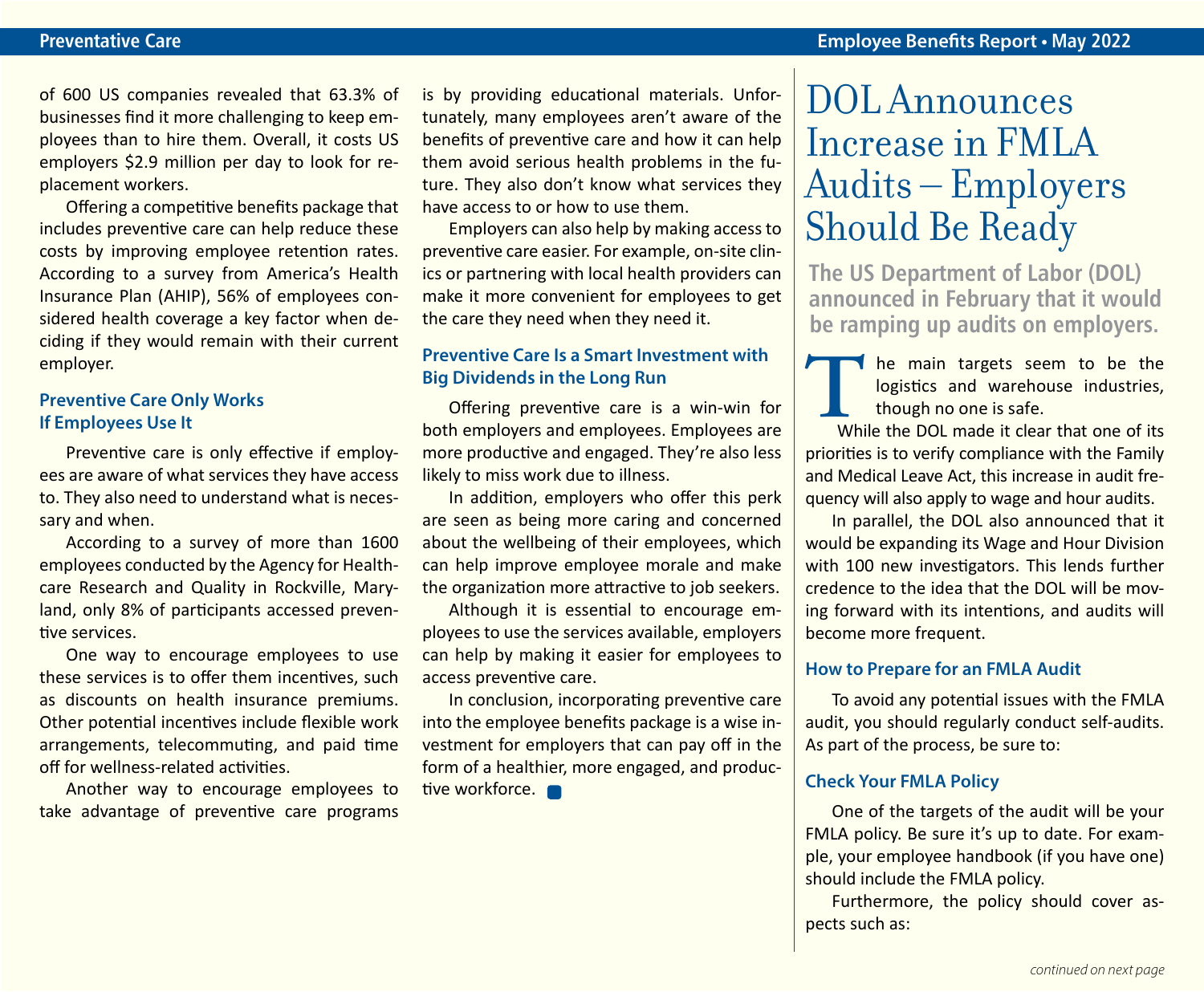- \* What requirements must be fulfilled for FMLA leave
- \* What procedures are necessary for employees to call to request leave
- $*$  The medical certification process
- A clarification of what intermittent leave represents
- \* What benefits employees are entitled to while on leave
- $*$  Requirements regarding the employee's fitness for work
- $*$  The substitution of paid leave
- Any prohibitions outside work while the employee is on leave
- $*$  What obligations the employee has as part of the FMLA process
- $*$  A specification of the 12 months that represent an FMLA leave year
- \* Any obligations connected to bonding leave /adoption or placement in foster care.

If any of these are missing, update your policy as quickly as possible.

#### **Display the Poster**

It should be displayed so employees and any applicants can see it clearly. Be sure it's translated into any languages spoken by a significant portion of your workforce.

#### **Check Your FMLA Forms for Legal Compliance**

Any FMLA violation can be expensive, so make sure your forms are in alignment.

#### **Review Your FMLA Practices and Procedures**

It's essential to conduct a comprehensive review of all internal FMLA procedures and practices to ensure they align with legal requirements. Some examples include:



- What procedures do managers use when an employee reports a potentially FMLA-related absence? For example, are they asking the right questions to determine if FMLA is applicable? (Why is the employee absent? What critical part of the job can they not do? Will they seek medical attention?)
- \* How is intermittent leave calculated, and does it comply with FMLA regulations?
- Is FMLA leave being properly designated? Are employees given sufficient notice of said designation?
- Are your procedures regarding verifying the employee's well-being while on FMLA leave in compliance with regulations? Do you even have such procedures?
- \* Are your requests for recertification in alignment with the permitted time frame laid out by the regulations, or are you being overzealous?

If you don't know the answer to these questions, consider seeking expert employment counsel and involving them in your self-audit.

#### **Get Your Records in Order**

The DOL requires you to maintain specific data that should be accurate. Therefore, make sure that you have the following employee data available:

- **\*** Employee identification data
- **\*** Payroll information
- \* Dates of any FMLA leaves
- FMLA time taken
- \* Copies of any employee and employer FMLA notices
- \* Benefit documentation
- Certification forms
- \* Any disputes regarding the designation of FMLA leave.

You need to keep these documents for a minimum of three years, and they need to be stored separately from the employee's personnel file.

#### **Get Your Employees Up to Speed**

A widespread problem for companies is managers who are not aware of the firm's FMLA policy and leave procedures. Many employers have made large payments due to mistakes by the managers.

Protect yourself by providing managers with proper training. It's essential that you take the DOL's warning seriously. Recent announcements indicate they will be ramping up audits, so make sure you're prepared.